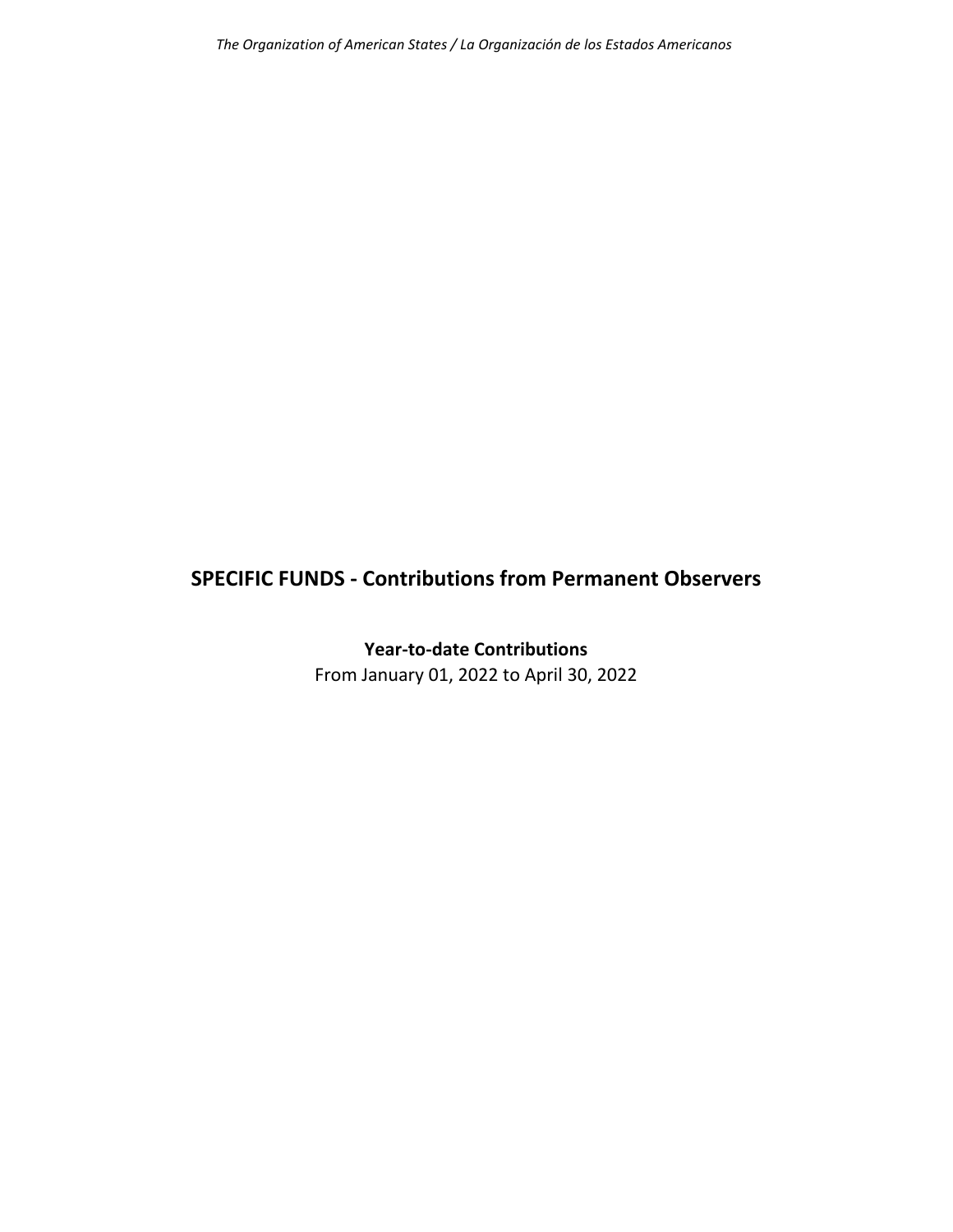## SPECIFIC FUNDS ‐ Contributions from Permanent Observers (in USD) Year‐to‐date Contributions From January 01, 2022 to April 30, 2022 Donor / Award / Subprogram / Activity Name Contributions Contributions Contributions EUROPEAN UNION EEC18/01 Secretariat for Strengthening Democracy (64A) Implement. Confidence Building Belize‐Guatemala 616,290 FRANCE FRANC22/01 Department of Electoral Cooperation and Observation (64C) EOM 2022 Colombia Pres 27,272 Unprogrammed Funds EOM Unprogrammed Fund **1999** Control of the United States of the United States and the United States of the United States and the United States and the United States and the United States and the United States and the Unit TOTAL FRANCE 67,272 GERMANY GERMA21/01 Department of Sustainable Democracy and Special Missions (64D) Support Peace Process Colombia 173,441 ITALY ITALY21/10 Secretariat of the Inter‐American Commission of Women (CIM) (34C) Democracy and Leadership **Democracy and Leadership 113,175** ITALY22/01 Department of Public Security (84E) Citizen Security Demining 22,363<br>
22,363<br>
25,538–195,538 TOTAL ITALY 195,538 JAPAN JAPAN22/01 Department of Electoral Cooperation and Observation (64C) EOM 2021 Honduras 2,358 KOREA KOREA21/02 Department of Sustainable Democracy and Special Missions (64D) Tools to reduce polarization **by the contract of the contract of the contract of the contract of the contract of the contract of the contract of the contract of the contract of the contract of the contract of the contract** NETHERLANDS NETHE22/01 Department of Sustainable Democracy and Special Missions (64D) POA 2012 MAPP‐OEA Basket Fund 499,980 PORTUGAL PORTU22/01 Secretariat of the Inter‐American Commission of Women (CIM) (34C)

Democracy and Leadership **by the contract of the contract of the contract of the contract of the contract of the contract of the contract of the contract of the contract of the contract of the contract of the contract of t** 

PRINCIPALITY OF LIECHTENSTEIN

LIECH22/01

Secretariat of the Inter‐American Commission of Women (CIM) (34C) Women, Peace, and Security 53,967